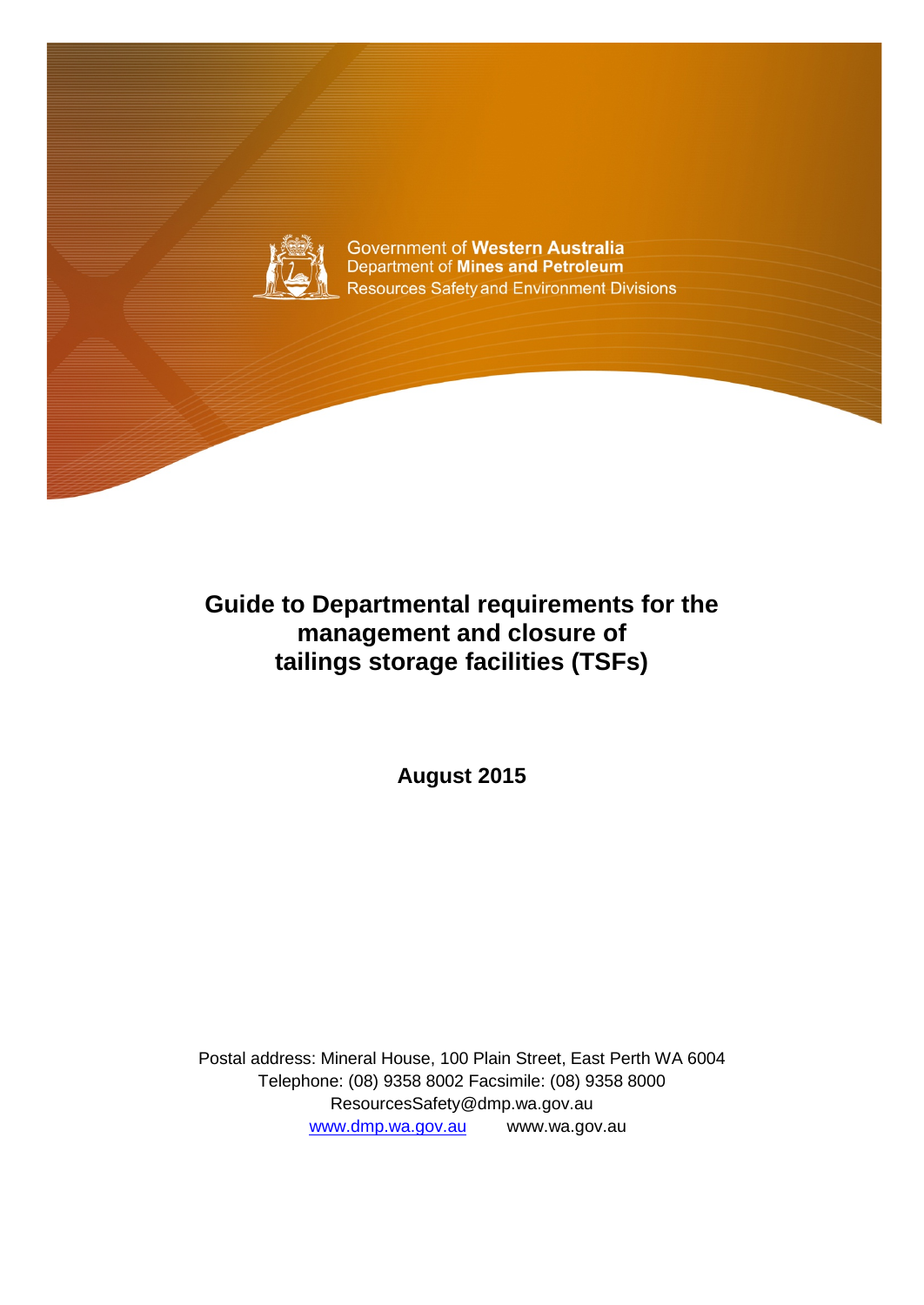### **Contents**

| 1                                                                                  |     |  |  |  |  |
|------------------------------------------------------------------------------------|-----|--|--|--|--|
| Construction supervision and preparation of the TSF construction<br>2 <sup>1</sup> |     |  |  |  |  |
|                                                                                    | 2.1 |  |  |  |  |
|                                                                                    | 2.2 |  |  |  |  |
|                                                                                    | 2.3 |  |  |  |  |
|                                                                                    | 2.4 |  |  |  |  |
|                                                                                    | 2.5 |  |  |  |  |
|                                                                                    | 2.6 |  |  |  |  |
|                                                                                    |     |  |  |  |  |
|                                                                                    | 3.1 |  |  |  |  |
|                                                                                    | 3.2 |  |  |  |  |
|                                                                                    |     |  |  |  |  |
|                                                                                    | 4.1 |  |  |  |  |
|                                                                                    | 4.2 |  |  |  |  |
|                                                                                    | 4.3 |  |  |  |  |
|                                                                                    |     |  |  |  |  |
|                                                                                    | 5.1 |  |  |  |  |
|                                                                                    | 5.2 |  |  |  |  |
|                                                                                    |     |  |  |  |  |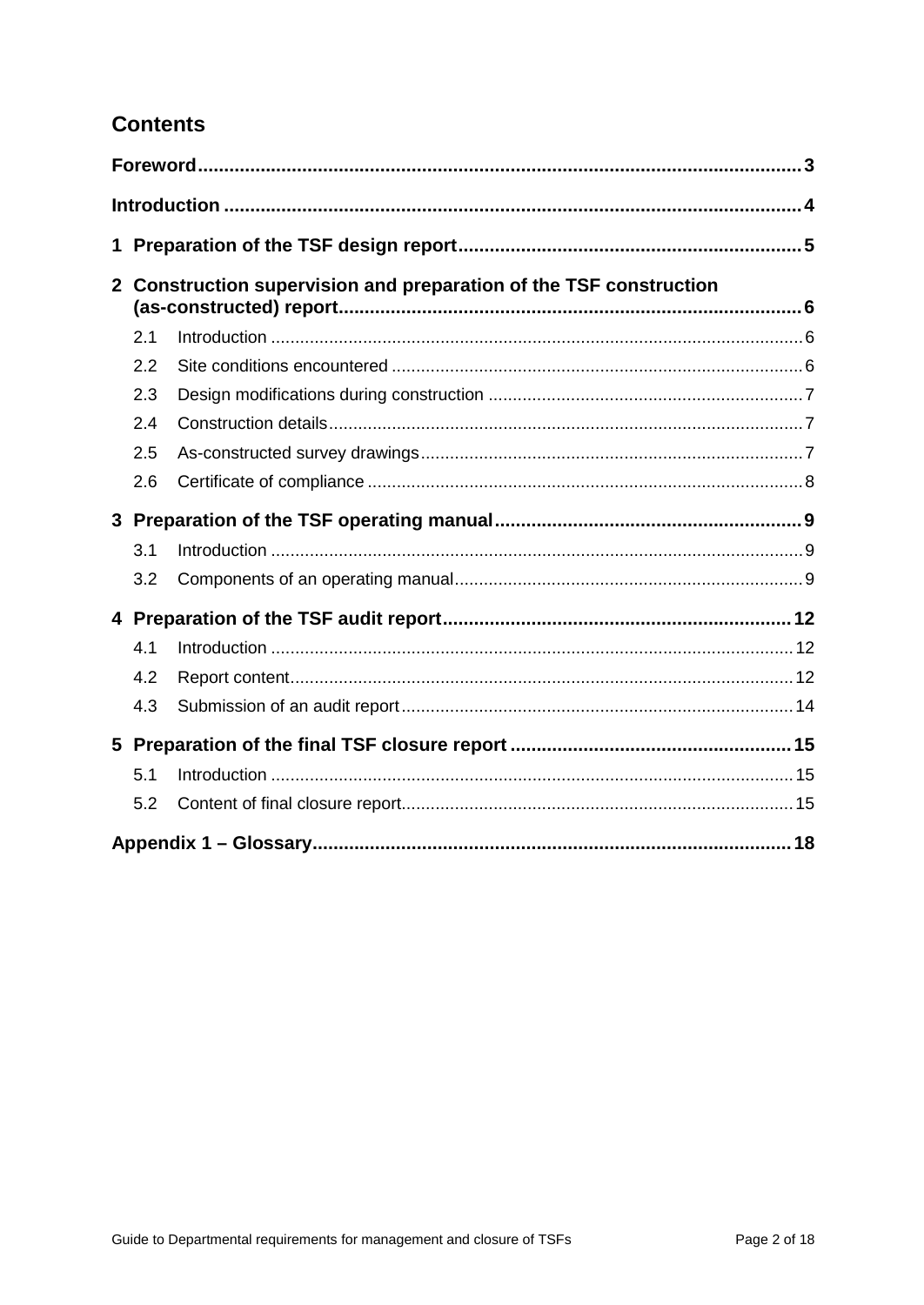## **Foreword**

This guide has been provided to assist tailings storage facilities (TSFs) designers and operators with preparing the required reports for managing a TSF. It describes the reports that should be submitted to the Department of Mines and Petroleum (DMP) in accordance with section 4 of the Mining Proposal guidelines as required by the *Mining Act 1978* and the *Tailings storage facilities in Western Australia – code of practice*.

While there is no definitive format required for these reports, certain information is required in order to assure DMP that a TSF can be managed safely.

As necessary, this guide will be updated to present required changes to each report. Refer to the latest online guide to ensure essential requirements are covered in submitted reports.

*Notes:* 

- *1. It is the responsibility of the Principal Employer, Mine Manager and tenement holder to comply with obligations that exist under the Mines Safety and Inspection Act 1994 and the Mines Safety and Inspection Regulations 1995 (e.g. contaminated sites, Environment Protection Act).*
- *2. Authorised versions of the Act and regulations are available from the State Law Publisher (www.slp.wa.gov.au), the official publisher of Western Australian legislation and statutory information.*
- *3. It is the responsibility of the Registered Manager or the competent person(s) involved in the TSF design to prepare :* 
	- *an as-constructed report (construction report)*
	- *an operating manual*
	- *audit reports*
	- *a decommissioning plan.*
- *4. A competent person means a person who is appointed or designated by the responsible person to perform specified duties which the person is qualified to perform by knowledge, training and experience (see the Mines Safety and Inspection Act 1994).*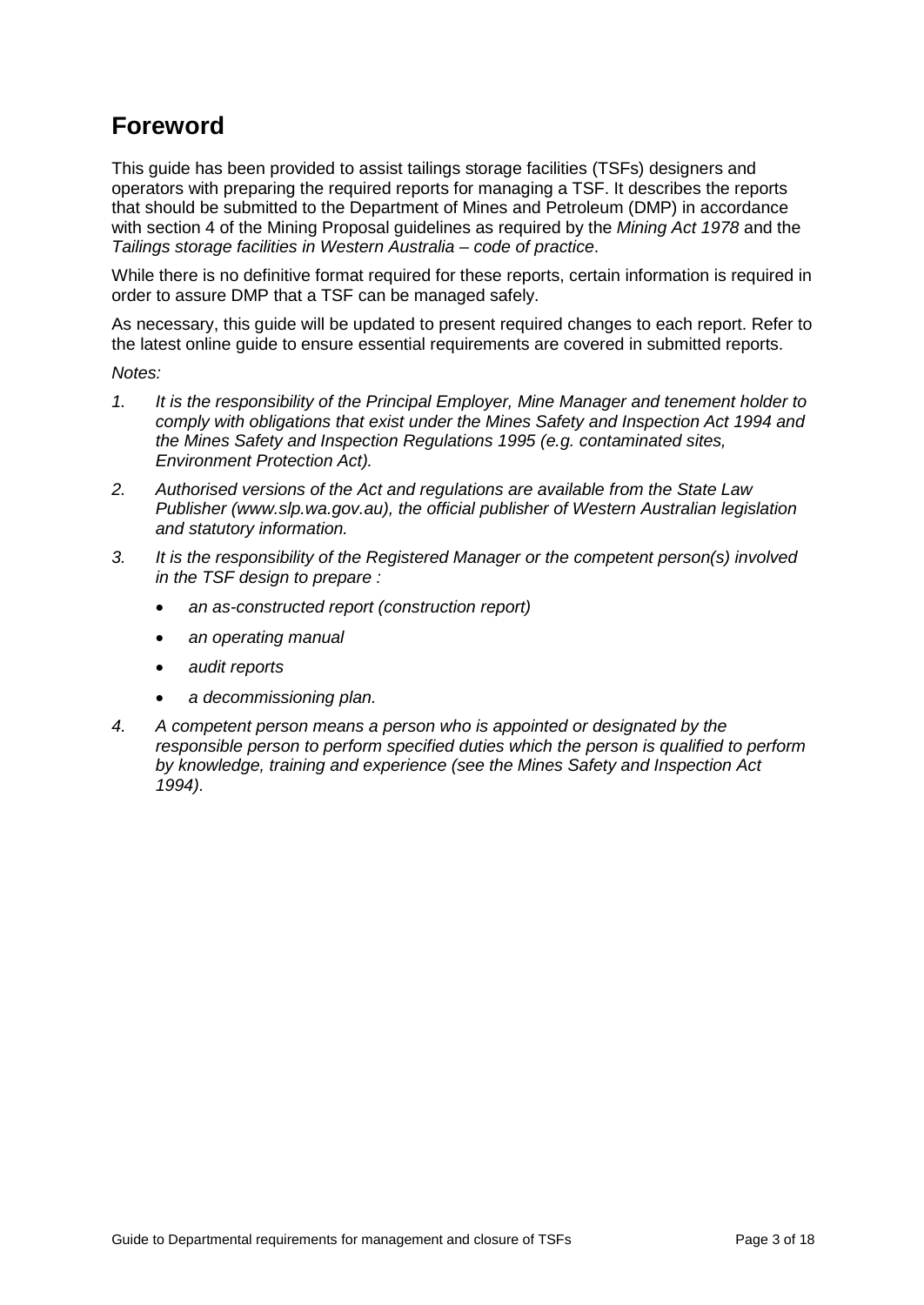## **Introduction**

This guide has been prepared by the Department of Mines and Petroleum of Western Australia (DMP) to provide information for the consistent preparation of reports for tailings storage facilities (TSFs) in Western Australia. It provides both the technical basis and administrative framework that meets the legislative requirements currently covering the mining industry in Western Australia.

TSFs are an important part of most mining operations and should therefore be an integral part of the safety and environmental management systems of a mine. Effective tailings management requires development and implementation of these systems during:

- design (for more information see the separate *Guide to the preparation of a design report for tailings storage facilities (TSFs)*)
- construction (see chapter 2)
- operation (see chapter 3)
- inspection and audit (see chapter 4)
- decommissioning and closure of the TSF (see chapter 5).

These documents are required to align with the design objectives of the TSF, and take into account the provisions that relate to TSFs in the following:

- *Mines Safety and Inspection Act 1994* and Mines Safety and Inspection Regulations 1995
- *Mining Act 1978* and Mining Regulations 1981

These documents should be prepared by a competent person and commensurate with the level of complexity of the TSF and its hazard rating. Due consideration needs to be given to the requirements of other agencies and relevant Acts. For example:

- *Environmental Protection Act 1986*, Parts IV and V
- *The Rights in Water and Irrigation Act 1914*, Part III.

*Note: Throughout this guide, the term retaining structures also refers to embankments and containment structures.*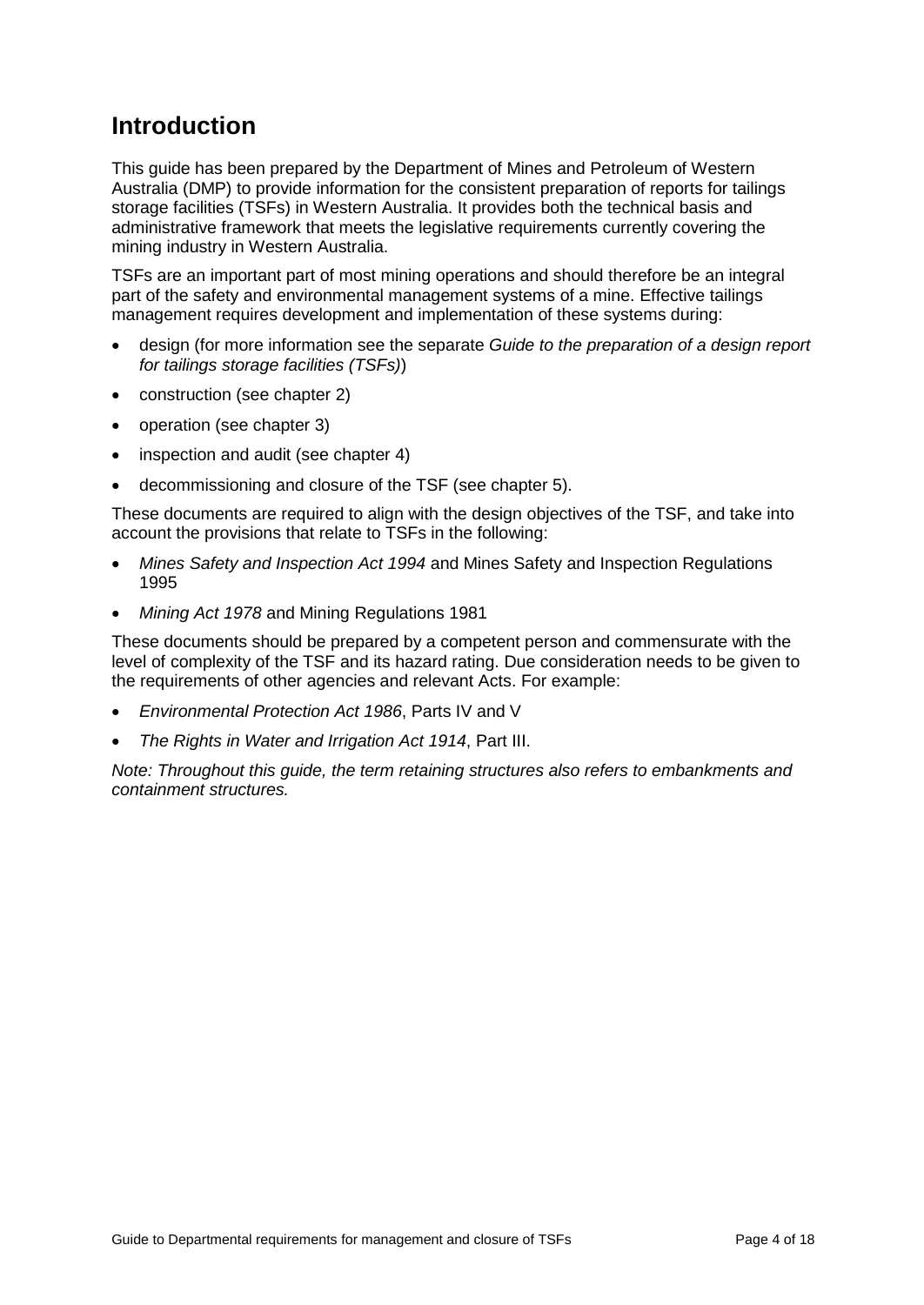# **1 Preparation of the TSF design report**

Refer to *Guide to the preparation of a design report for tailings storage facilities (TSFs)*.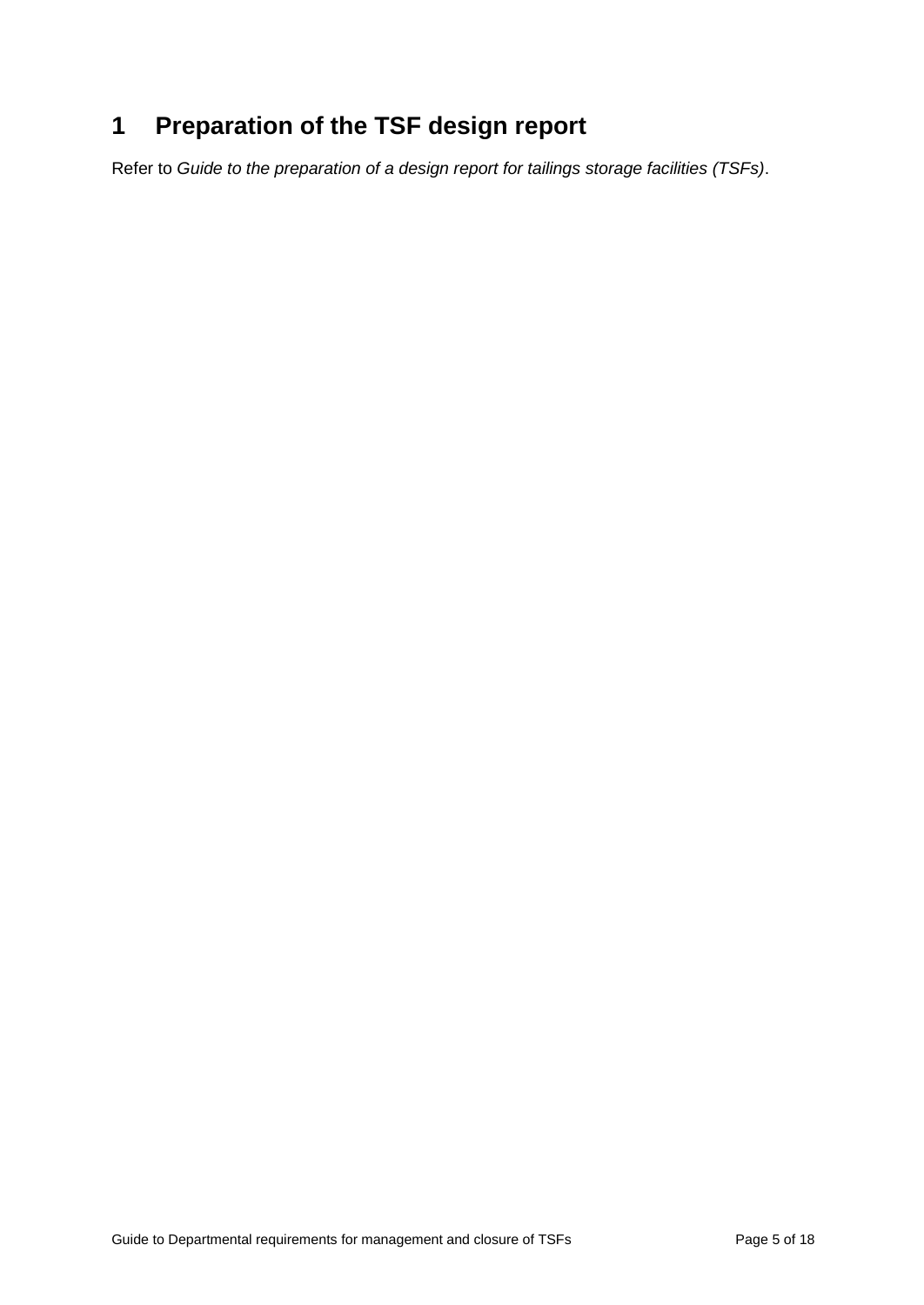## **2 Construction supervision and preparation of the TSF construction (as-constructed) report**

### **2.1 Introduction**

Construction supervision ensures that TSFs are built according to design and specifications. In Western Australia, TSF construction should be supervised by the competent person responsible for the TSF design, or their representative. The extent of supervision will depend on the complexity of the design, the size of the completed TSF and its hazard rating. The competent person involved in the supervision of the TSF construction should prepare an asconstructed report and certify that the as-constructed TSF meets design specifications and tolerances as detailed in the approved design report.

The as-constructed report is a record of actual ground conditions encountered, the construction processes undertaken, and contains as-constructed drawings. This report is used to validate design assumptions and as a tool to assess the performance during operation and after closure of a TSF.

The as-constructed report, together with monitoring data, forms the basis of the design and construction of any subsequent stages of TSF development and the successful operation and maintenance of a TSF. Therefore, it is important to ensure the accuracy, completeness and timeliness of as-constructed reports.

Where construction is staged between deposition cycles, a separate construction report should be prepared for each stage.

An as-constructed report must be prepared and submitted for Category 1 and 2 TSFs. For Category 3 TSFs the requirement for construction reports is determined on a case-by-case basis and imposed as mining tenement conditions.

It is preferred that the TSF construction report is submitted online through the DMP website at [www.dmp.wa.gov.au.](http://www.dmp.wa.gov.au/)

### **2.2 Site conditions encountered**

A detailed and accurate record of the site conditions encountered during construction is vital to assess the future performance of the TSF, both in the short-term and long-term. The information to be recorded includes:

- retaining structure foundation and storage floor conditions
- variations from expected conditions
- construction material characteristics
- variations from expected construction material
- locations and conditions of drill holes and test pits within the TSF footprint, and details of their sealing and backfilling
- volume of topsoil recovered and where it was stored.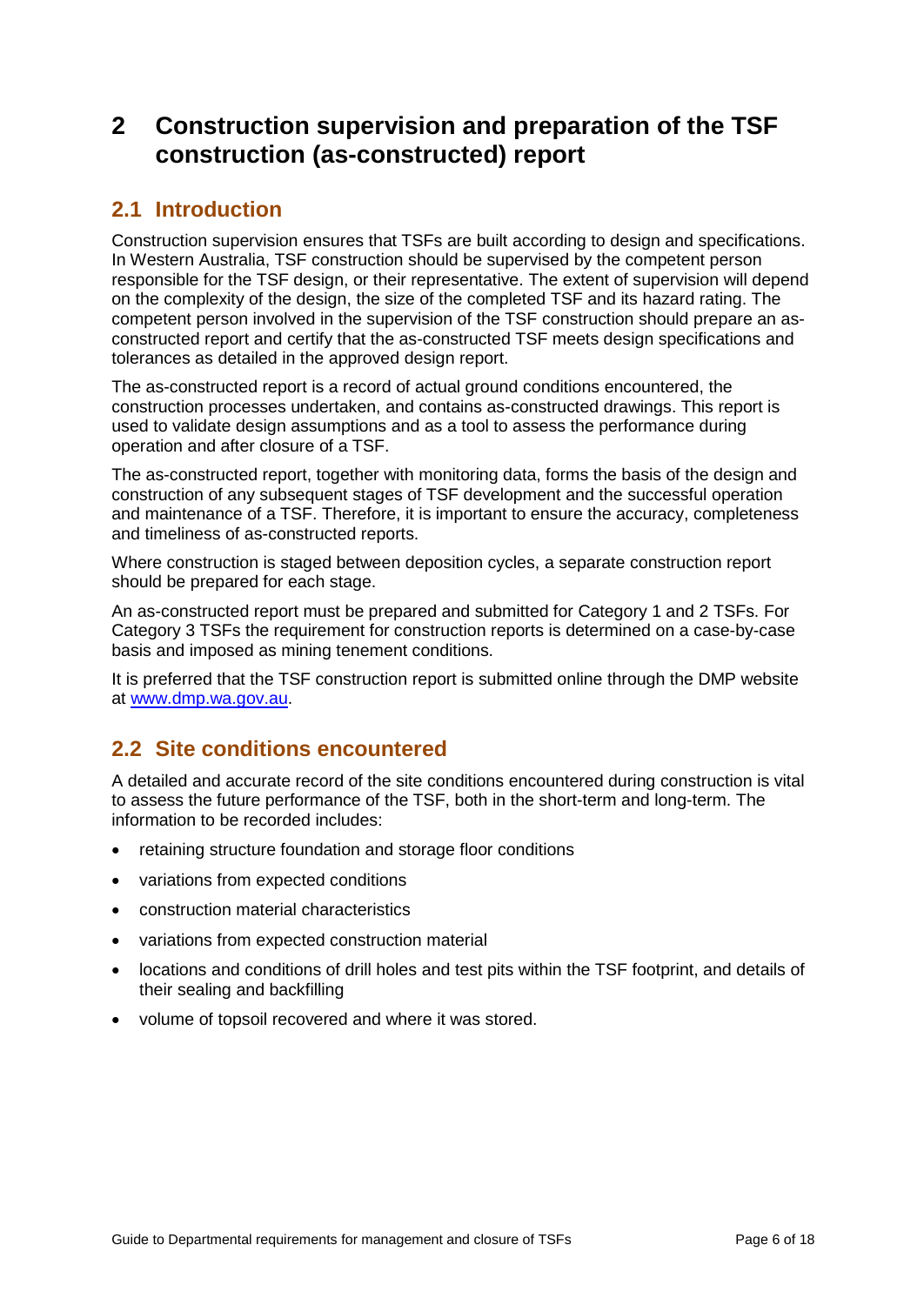### **2.3 Design modifications during construction**

On some mining projects it is not uncommon for changes to be made during construction of a TSF because of unforeseen circumstances. The details of these modifications should be recorded during the construction process to reflect what has actually been built. The asconstructed report should describe and justify modifications required from the approved design, and include:

- list of modifications
- reasons for the modifications
- validation of the design modification to confirm it has minimal impact on the approved design.

*Note: Where major modifications to the approved design are necessary to implement the construction (e.g. increased footprint involving additional land clearance), further regulatory approvals may be required before proceeding with the modified construction.*

### **2.4 Construction details**

The as-constructed report should provide brief and accurate descriptions of the construction processes undertaken to build each component of the TSF. It should also provide the results of the quality assurance inspection and quality control testing on the TSF for validation of the design that was outlined in the mining proposal. The items expected to be covered include:

- timing and duration of construction activities
- construction methods and equipment used
- supervision and inspection
- foundation treatment and storage floor preparation
- earthworks quality control testing strategies and results (e.g. compacted density, permeability, dispersivity)
- synthetic material quality control (e.g. HDPE liner, geo-fabric membrane)
- rework of material not meeting specifications
- sources and engineering properties of construction materials
- effects of variations, if any, of construction material properties from those expected
- quantities of construction materials used
- tailings delivery and discharge systems, including pipework
- water management structures (e.g. decant, return ponds, under-drainage, seepage cutoff trenches, keyways, surface water diversion)
- instrumentation (e.g. piezometers, settlement monitors)
- construction details of access ways.

### **2.5 As-constructed survey drawings**

These survey drawings should provide an accurate record of the as-constructed TSF, and provide the basis for successful operation, future expansions, maintenance, decommissioning and closure of the TSF. They are expected to show the following:

• layout and post construction ground surface contours inside and outside the TSF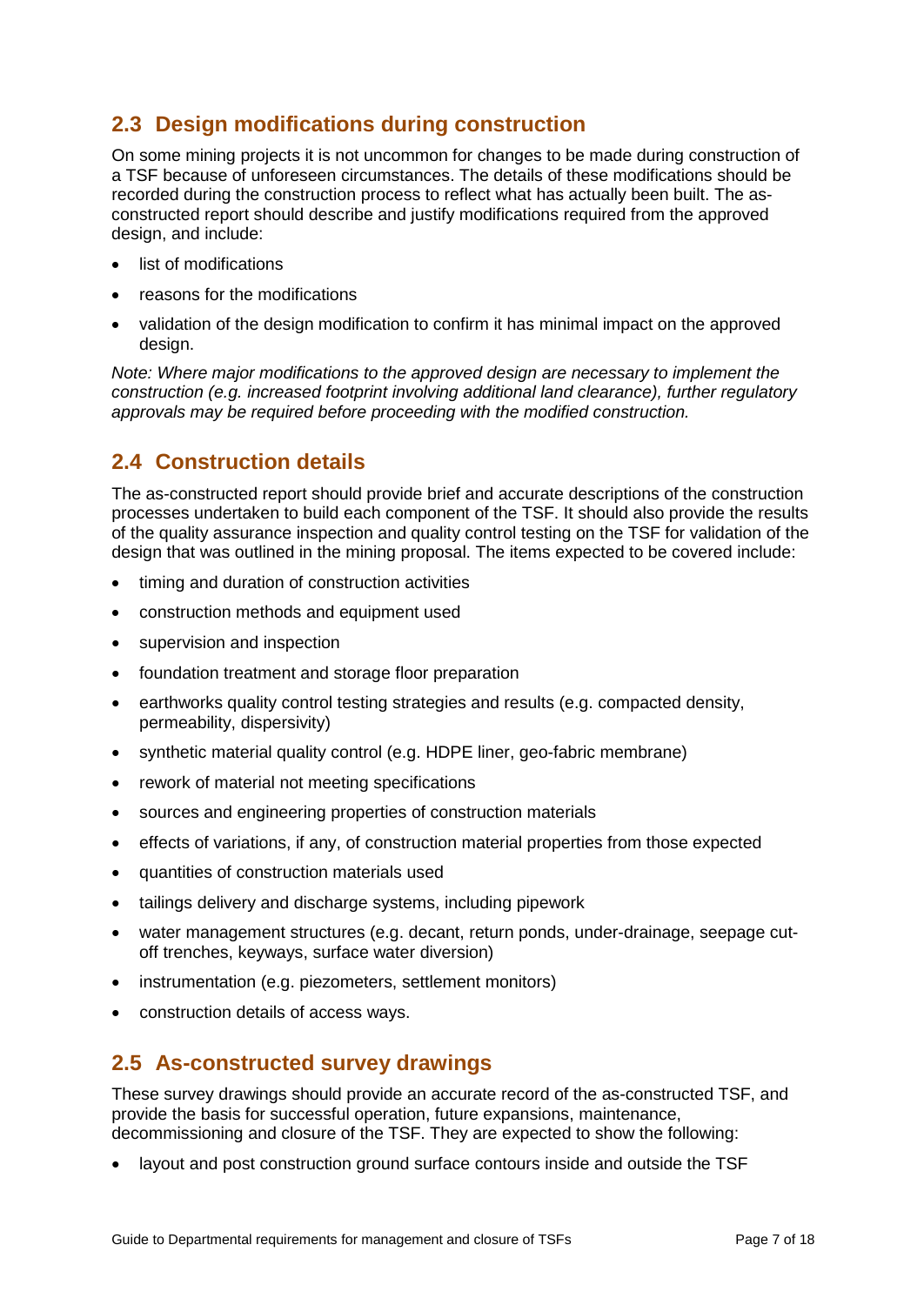- nearby features (e.g. tenement boundaries, infrastructure, drainage paths)
- the retaining structure and storage floor profile
- buried pipework and cables
- monitoring instrumentation
- decant towers
- drains and surface drainage control measures
- process water and return water ponds
- seepage trenches
- boreholes, test pits and borrow pits within the TSF and their profile
- topsoil stockpiles, and capping material sources
- any design modifications that have occurred during construction.

*Note: See Resources Safety's Mines survey – code of practice.* 

### **2.6 Certificate of compliance**

As-constructed reports are required for Category 1 and 2 TSFs and are assessed by DMP inspectors.

Tailings may not be deposited in the new TSF unless the as-constructed report confirms that the construction meets the design intent. A Certificate of Compliance should be provided for the TSF construction, signed by the competent person and the relevant Registered Manager, to certify that construction has met the design intent. The as-constructed report may still be audited as part of DMP's commitment to quality control.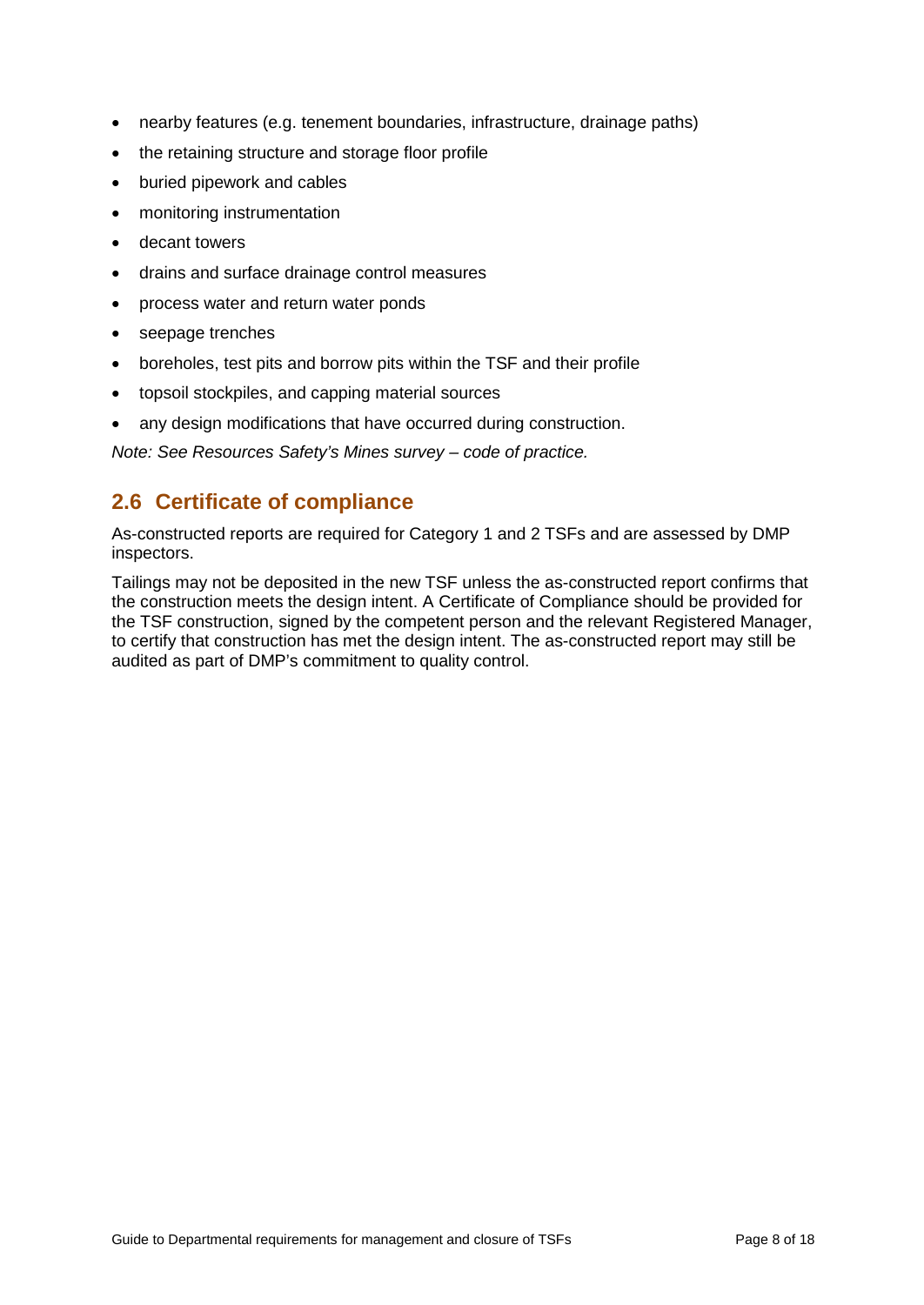## **3 Preparation of the TSF operating manual**

### **3.1 Introduction**

A TSF operating manual is required for each TSF. It is integral to a successful tailings management plan and, and is aligned with the design objectives of the TSF. A carefully prepared operating manual will form part of the overall management plan that encompasses all aspects of managing a TSF while ensuring that the TSF can be rehabilitated and closed, and meet public expectations relating to environmental performance.

The TSF operating manual should identify all areas of TSF management requiring consideration during the operating phase of the TSF and outline a course of action if performance is inadequate. As the mining industry is required to take a long-term view of the storage of tailings, each operating manual should also address the rehabilitation, closure and post-closure monitoring requirements of the TSF.

### **3.2 Components of an operating manual**

Components of the TSF that are influenced by general day-to-day activities, and that should be addressed in the operating manual, include:

- tailings deposition
- decant operation
- routine inspection and maintenance.

The following sections should be covered.

#### **Summary of operational procedures**

Describe general operational procedures, including:

- purpose of the TSF (e.g. providing maximum water recovery, maximising tailings storage capacity, reducing environmental impact, ensuring containment of tailings)
- layering requirements of deposited tailings
- slope angle of TSF beach
- drying time between successive depositions
- method to achieve supernatant water pond away from retaining structures, spigotting techniques and rotational schedule
- minimal operating freeboard requirements
- frequency of inspections.

#### **Components of TSF**

Describe the components of the TSF, including:

- tailings and deposition in situ densities, optimum water returns)
- tilings pipe work route, composition (steel or HPDE), flanges and connections
- spigots construction and operation including maintenance
- decant and decant operation pumping, supernatant water pond size, pipe network, valves and pumps
- underdrainage system and operation operation and monitoring water flow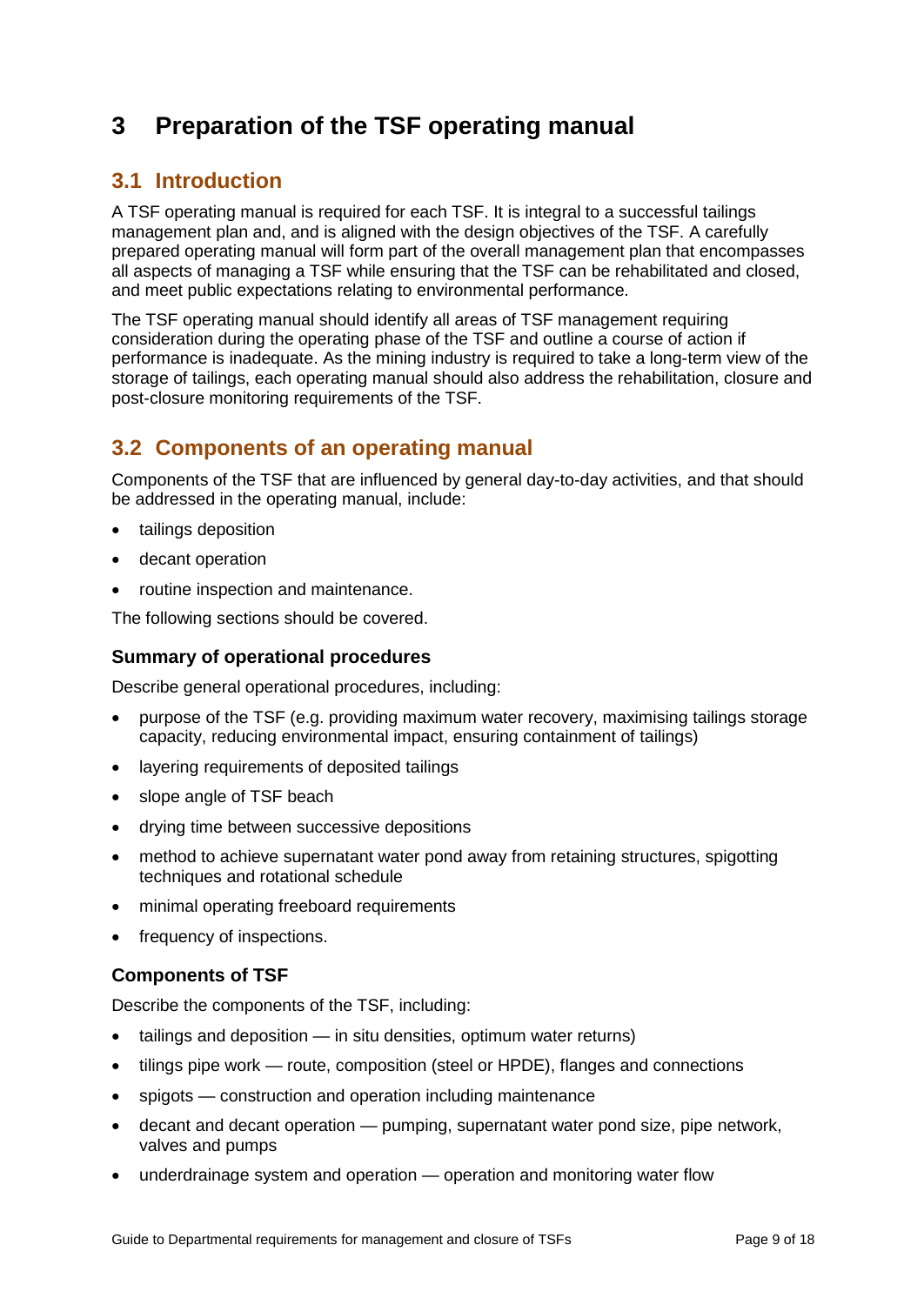• position, type and purpose of instrumentation.

#### **Inspections**

Describe the required inspection regime that will check the TSF achieves desired outcomes, including:

- routine daily inspections frequency of inspections (normally twice per production shift) and should cover
	- − pipelines to and from the TSF
	- − leak detection
	- − spigots and valves
	- − tailings deposition flow, erosion, beach and freeboard
	- − location and size of water pond
	- − decant structure and decant pump
	- − process water pond and water return pumps
	- − underdrainage sump and flow from underdrains
	- − any seepage from retaining structure toe
	- − status of any secondary retaining systems
	- − integrity of the retaining structure wall i.e. new cracks and or seepage
	- − changes to existing cracks and or seepage
	- − condition of windrows along crest of retaining structure wall
	- − assessment of impacts to birds, wildlife or livestock that may be affected by tailings water consumption
- monthly inspections these inspections ideally should be conducted by process plant management and should assess
	- − retaining structures (cracking of retaining structure crest or batter slopes)
		- signs indicative of seepage along downstream retaining structure slope
		- **•** water ponding relative to the retaining structure walls
		- **tailings freeboard**
	- − status of any secondary retaining systems
	- − tailings characteristics any observable changes
	- − spigotting/placement distribution of tailings, beach angle and are the correct amount of spigots being used, condition of valves
	- − decant system and operation
		- **•** position of the pond surface (is it within the planned design)
		- water balance (is the system efficient to keep-up with the water generated from the tailings plus any water from a storm event?)
	- − tailings and return water lines (free of leaks, integrity of bunds)
	- − ground water monitoring (has it been performed and are any limits being exceeded?)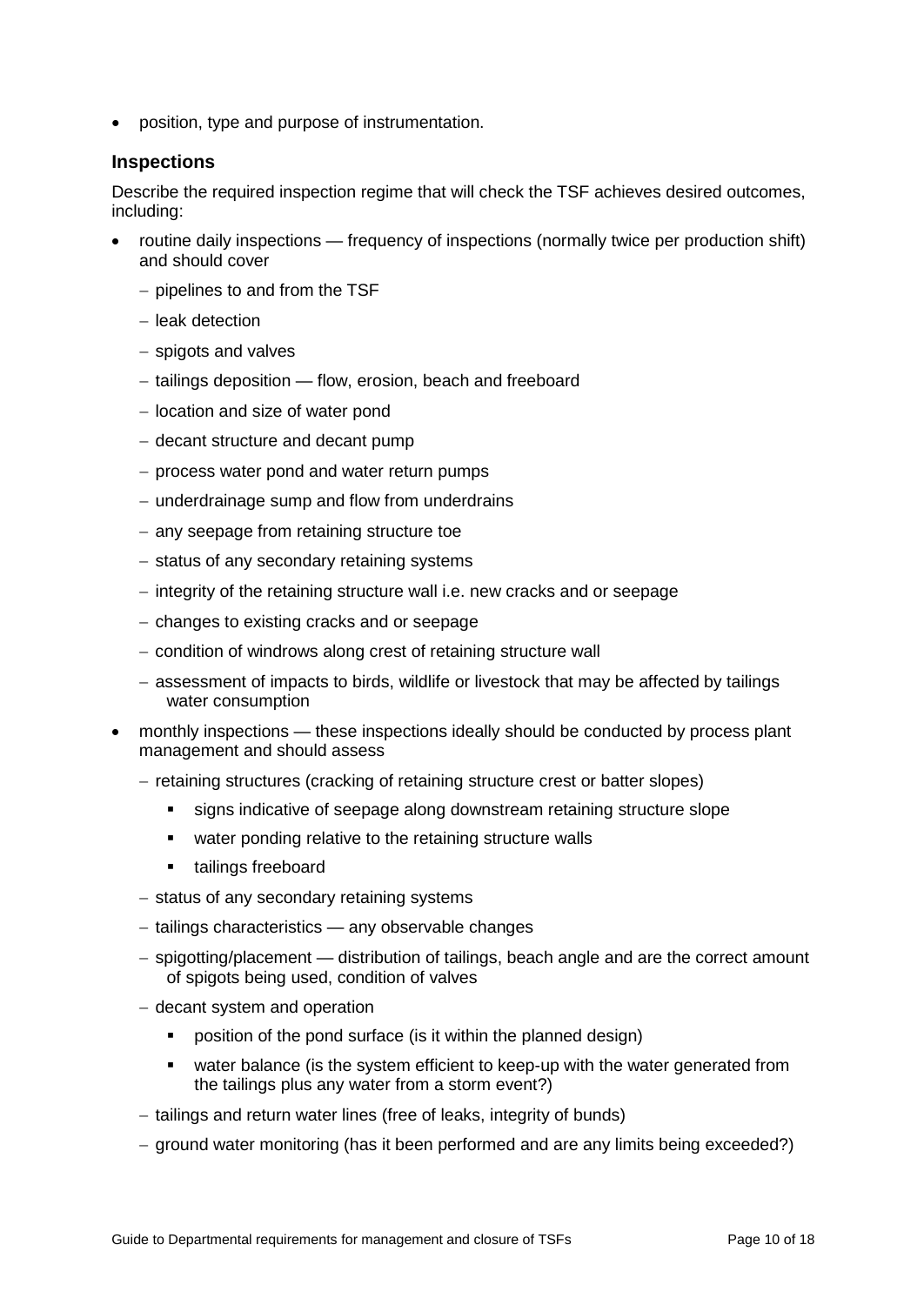- − assessment of impacts to birds, wildlife or livestock, that may be affected by tailings water consumption
- − recordkeeping of inspection and monitoring results
- − evidence of analysis and assessments conducted, where required
- compliance inspections and audit these inspections and audits should be carried out to ensure compliance with relevant legislation requirements.

#### **Maintenance**

The daily, weekly, monthly and annual maintenance schedule should address, with assigned responsibilities, the infrastructure that serves the TSF, including instrumentation.

#### **Instrumentation and monitoring requirements**

Describe the instruments and monitoring requirements of the TSF, including:

- description and purpose for the different instrumentation monitoring devices
- tolerance limits and trigger values clearly stipulated for the different measurements
- maintenance requirements of these devices
- calibration when required
- status of automatic flow measurement, any settlement monitoring and fault alarms.

#### **Emergency action plan**

A detailed description of this plan should include:

- emergency action triggers (e.g. freeboard less than design, elevated piezometer readings, retaining structure distress, overtopping)
- response actions include an action plan for the various emergencies with contact details, muster points, actions to be taken, with provision for the following scenarios
	- − tailings and return water line failure
	- − process water pond pump failure
	- − perimeter retaining structure failure
	- − seepage
	- − sever storm and rainfall events
- incident reporting of unwanted events.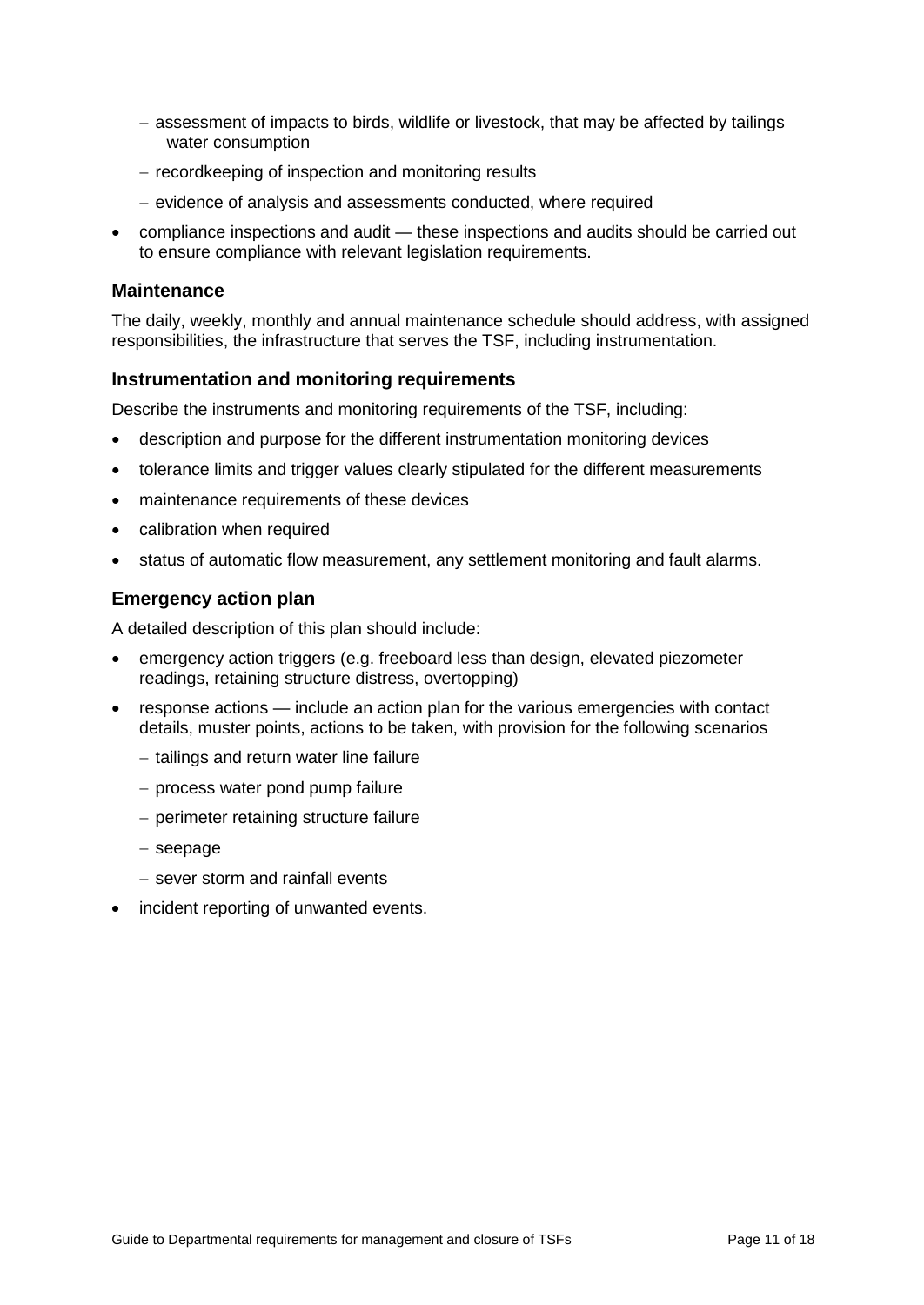## **4 Preparation of the TSF audit report**

### **4.1 Introduction**

TSF inspection, auditing and reporting must be carried out at the frequency prescribed by the tenement conditions relevant to the site. These reviews are to be conducted by competent persons and incorporate all relevant monitoring data and operational strategies for the relevant review period. The aim of the audit is to provide a technical report that compares measured and observed performance against operational and closure expectations specified in the mining proposal design report.

Where operational performance diverges from design expectation, the audit report is to include a list of actions to be taken to remediate the variation. Where the proposed changes to the operation and design of a TSF are significant, an addendum to the mining proposal is required that details and justifies the proposed modifications and verifies expected outcomes.

Performance monitoring can take numerous forms. The decisions on which performance indicators are to be monitored and the strategies to be implemented when monitoring these indicators will be influenced to a large degree by the potential impact each indicator can have on the TSF. Such decisions should be made with due consideration of all relevant factors by a competent person.

For example, the important role of the phreatic surface on the performance of TSF foundations, retaining structures and tailings beaches is well documented (e.g. ANCOLD 2012). It follows that where the stability of the TSF, at design, is significantly impacted by pore water pressures, appropriate strategies need to be put in place to monitor phreatic surfaces during the life of a TSF to ensure assumptions made at the design stage remain valid.

In addition to providing an on-going history of the TSF (vital at sites where staff retention rates are low), this information provides invaluable assistance with planning tailings management, scheduling TSF retaining structure raises, storage optimisation and improvements to general tailings management practices.

This guide sets out the preferred structure and contents of a periodic audit report for a "generic TSF". For simplicity, the required information has been provided as a checklist to ensure all critical information has been included in the audit report before submission.

### **4.2 Report content**

As mentioned, the aim of a TSF audit report is to provide a technical report that compares actual TSF performance at all stages of the life of the TSF against expectations specified in the mining proposal design report. The findings of these audits will assist with planning and scheduling ongoing tailings management strategies.

Generically, the audit report should contain the following information.

#### **General description of the complete TSF**

This should include a summary of:

- tailings management practices and any reclaim operations
- geometry and maximum height of the TSF
- site specific features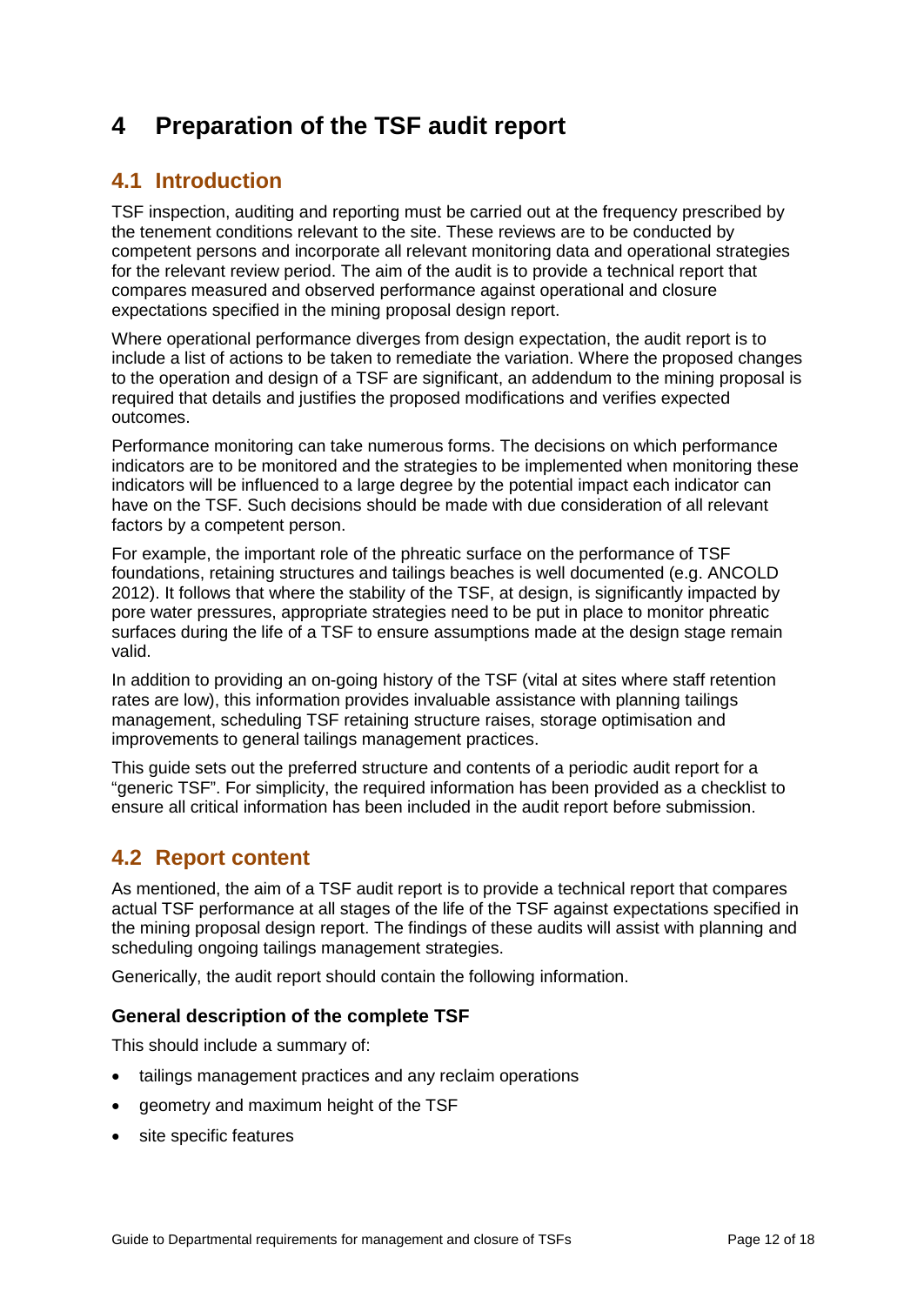- significant incidents (e.g. retaining structure settlement, seepage), constraints or alterations to the TSF or operations from the original plan
- retaining structure lifts (e.g. height, methodology, materials)
- survey diagrams of the TSF and immediate surrounds, with spigot locations, at a scale that allows measurement to be taken. The diagrams should show
	- − representative sections through the retaining structures and tailings illustrating cumulative changes in construction during each review period since inception
	- − contours with spot elevations along walls and across tailings beaches and ponds
	- − location and heights of all tailings infrastructure, pipelines, and spigot locations
	- − any change in tailings and retaining structure profile during the period.

*Note: Specific details of any retaining structure lifts will be included in the construction report.* 

#### **Details of TSF operation**

This should include:

- reconciliation of stored tailings volume and actual densities with expected values from the design report, with an assessment of available capacity remaining in terms of scheduling retaining structure lifts
- verification of the in situ physical and geotechnical properties, and phreatic surface within the tailings beach profile and retaining structures — for Category 1 and 2 TSFs, in situ strength, and the piezometric profiles within the retaining structures, stored tailings and foundations should be included from the time the first retaining structure raise is required
- verification of moisture content, consolidation or swell parameters and in-situ densities of the whole tailings profile (e.g. pH, residual chemical concentrations)
- results from any settlement and ground movement monitoring
- water balance studies and reconciliation, using slurry volumes, solids content, decant recovery, site rainfall and evaporation, seepage and retained moisture in tailings
- details of monitored seepage, groundwater quality and groundwater mounding and effect on environment
- verification of the hydrogeological, hydrological and climatic design models, through back-analysis of monitoring, testing, pumping and decant records, particularly during periods of extended rainfall, very low or very high evaporation, and plant shutdowns.

*Note: Historical information is to be appended to data from current review periods.*

#### **Interpretation of monitoring results**

Present interpretation of monitoring results, with tables and graphs, including:

- proposals for additional monitoring of identified problem areas
- implications of monitoring results (e.g. changed management practices or new works)
- proposals for any necessary seepage recovery systems.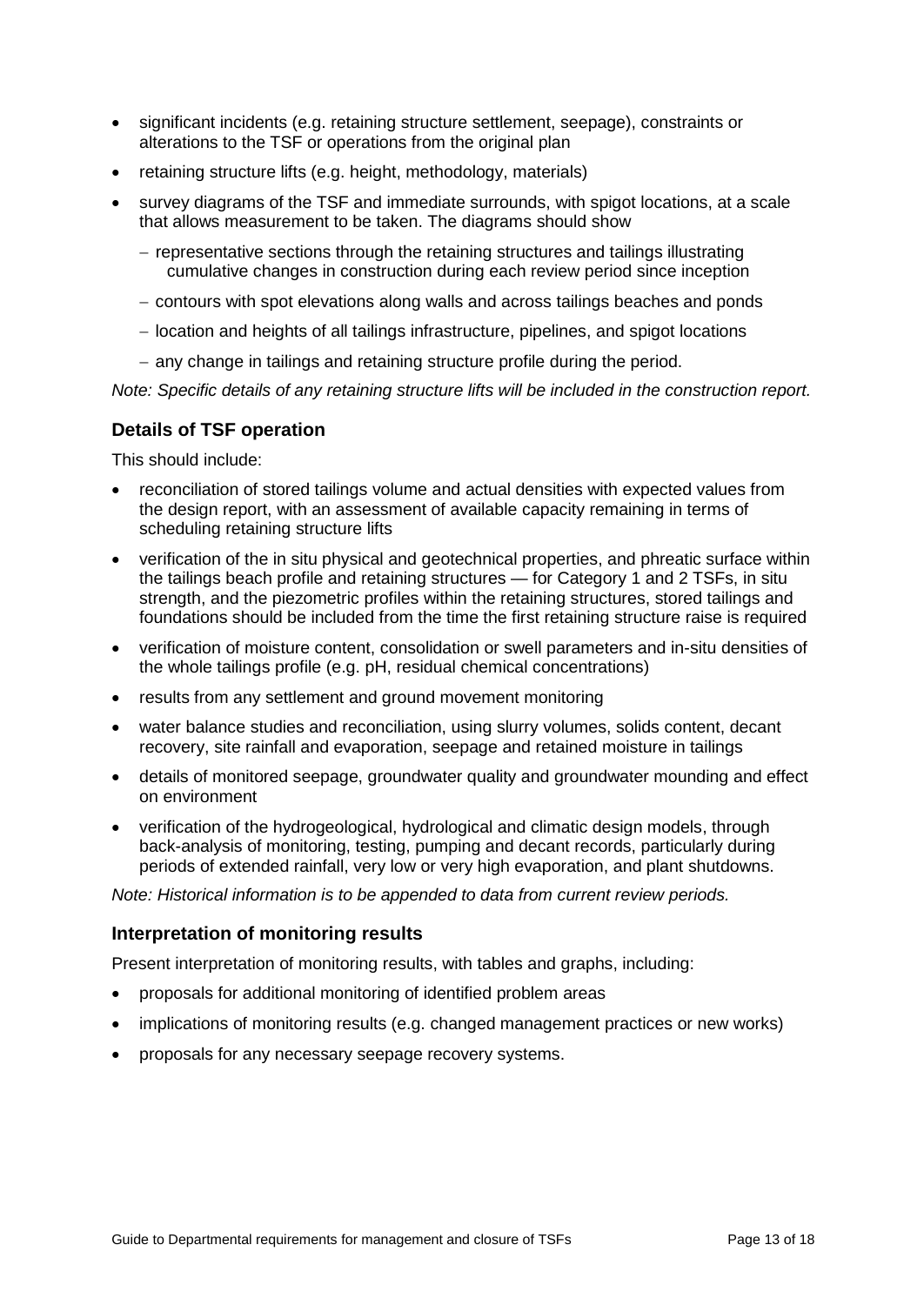#### **Validate TSF design**

Validate that design limits are still within intended design tolerances. Where tolerance limits are exceeded, the following should be undertaken:

- re-assessment of retaining structure design stability analysis (e.g. static and dynamic conditions) and, if required, dambreak re-assessments — during operation and after closure
- modification of design, if required, to bring stability analyses back to design tolerance limits and in line with emergency action plans
- review implications for future performance of the TSF if present observed and monitored trends continue
- initiate remedial actions to bring any divergent performance indicators back to design tolerance limits
- implement changes to operational procedures to bring any divergent performance indicators back to design tolerance limits
- establish ongoing performance monitoring and verification testing requirements.

The registered manager must formally commit to implement any actions recommended by the competent person and justify any variation from those recommendations.

#### **Verify compliance with statutory requirements and mining proposal commitments**

- List of any compliance directives issued by DMP in relation to the TSF (e.g. stop work order, improvement notice, direction to modify, record book entry, prohibition notice) with evidence of compliance.
- Confirmation of compliance with approved mining proposal and tenement conditions.

#### **Updated tailings storage data sheet**

An updated tailings storage data sheet should be including with the report.

### **4.3 Submission of an audit report**

The TSF audit report is to be submitted online through the DMP website at [www.dmp.wa.gov.au.](http://www.dmp.wa.gov.au/)

A covering letter should accompany the report detailing actions taken to implement the recommendations in the audit report.

Where the Registered Manager objects to implementing any of the recommendations by the auditor, they should provide written justification to DMP. Any alternative actions proposed by the Registered Manager should be supported by the auditor.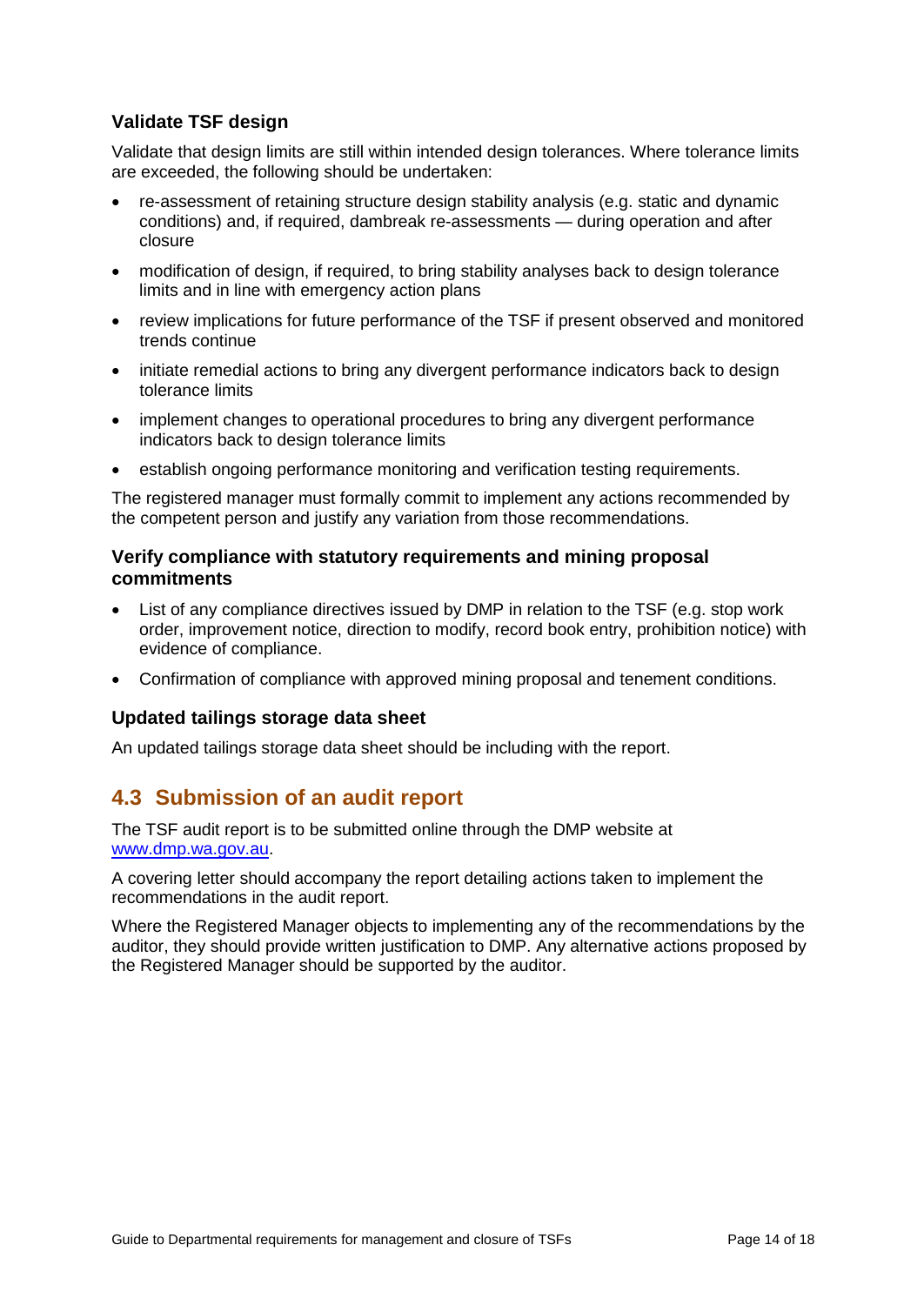## **5 Preparation of the final TSF closure report**

### **5.1 Introduction**

TSFs are considered a high risk landform on a mine site. Before closure of the TSF, it is a requirement to safely decommission the infrastructure and rehabilitate the TSF such that it is safe, stable, non-polluting, erosion-resistant and self-sustaining, and its completed condition is acceptable to key stakeholders. In most cases TSFs will be classified as contaminated sites under the *Contaminated Sites Act 2003* and restrictions on future land uses and activities, and ongoing legal requirements may exist.

While a mine closure plan describes the closure details for the entire mine site, a final closure report for the TSF is required at the completion of the operational phase of the TSF to demonstrate how the long-term closure objectives will be achieved based on the final status of the TSF. Prior to the submission of a TSF closure report, a decommissioning and rehabilitation review should be conducted by a competent person to provide an engineering status report of the TSF to assist with planning for closure of the TSF.

### **5.2 Content of final closure report**

Assuming that a mine closure plan has been approved for the mine site and issues such as stakeholder engagement, completion criteria and financial provisioning have been addressed (see *Guidelines for Preparing Mine Closure Plans*, June 2011), the final closure report for a TSF should present:

- closure objectives, obligations and commitments, and validation against agreed closure criteria
- closure work timeline
- identification and management of closure issues
- physical dimensions of the TSF and stored tailings quantities
- results and analysis of monitoring during operation, including
	- − settlement
	- − ground movement
	- − groundwater and seepage
	- − dust
	- − impact on surrounding environment
- status of TSF, including
	- − structural integrity of retaining structures
	- − drainage structures
	- − progress of rehabilitation
	- − consolidation of tailings
	- − in-situ densities and particle size of the tailings
	- − tailings beach profile
	- − retained moisture in tailings
	- − phreatic surface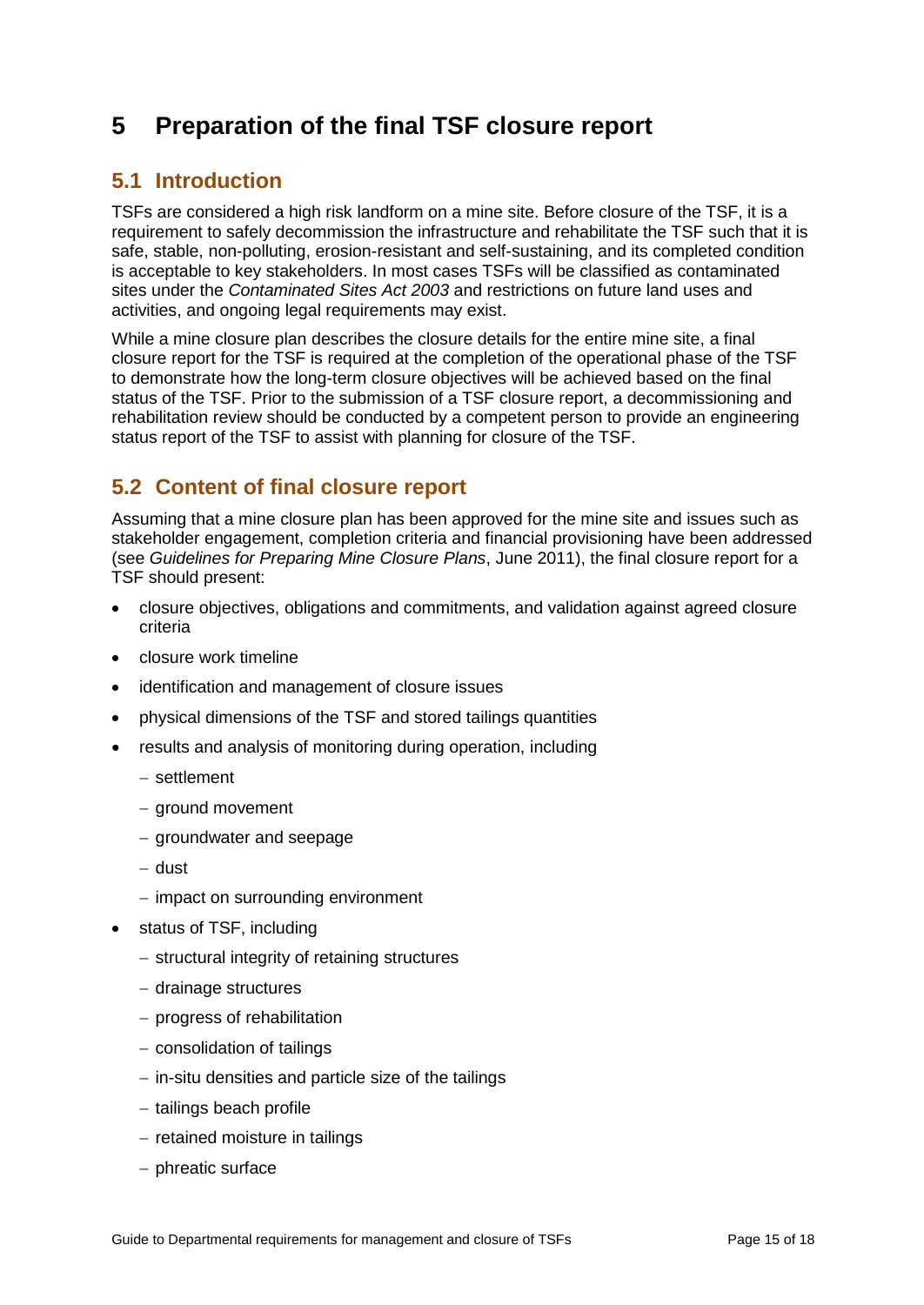− seepage

- − geochemical properties (e.g. radioactive aspects, fibrous materials, toxic substances, AMD potential)
- − geotechnical properties
- design details of proposed closure works, including
	- − surface drainage works
	- − encapsulation cells
	- − retaining structure armouring
	- − cover and its surface geometry
	- − decommissioning of TSF infrastructure
- monitoring and maintenance program until relinquishment, including
	- − revegetation
	- − flood mitigation and drainage control
	- − control of pests
	- − groundwater quality
	- − structural integrity of the TSF (e.g. retaining structure, covers)
	- − pollution control
- stakeholder acceptance of final landform
- management of information, data and records.

The closure report should be supported by plans, sections and diagrams for key components of the TSF, including:

- as-constructed survey drawings of the TSF showing
	- − representative retaining structure profiles
	- − ground surface contours outside the TSF
	- − elevations along walls and across the upper surface
	- − drainage management features
	- − surface water drainage systems
	- − any diversion features around the TSF
- updated site plan depicting
	- − rehabilitated TSF
	- − relevant topographical features
	- − contours
	- − surrounding mine features
	- − relevant cadastral information
- cross sections showing proposed geometry of the rehabilitated TSF and any associated structures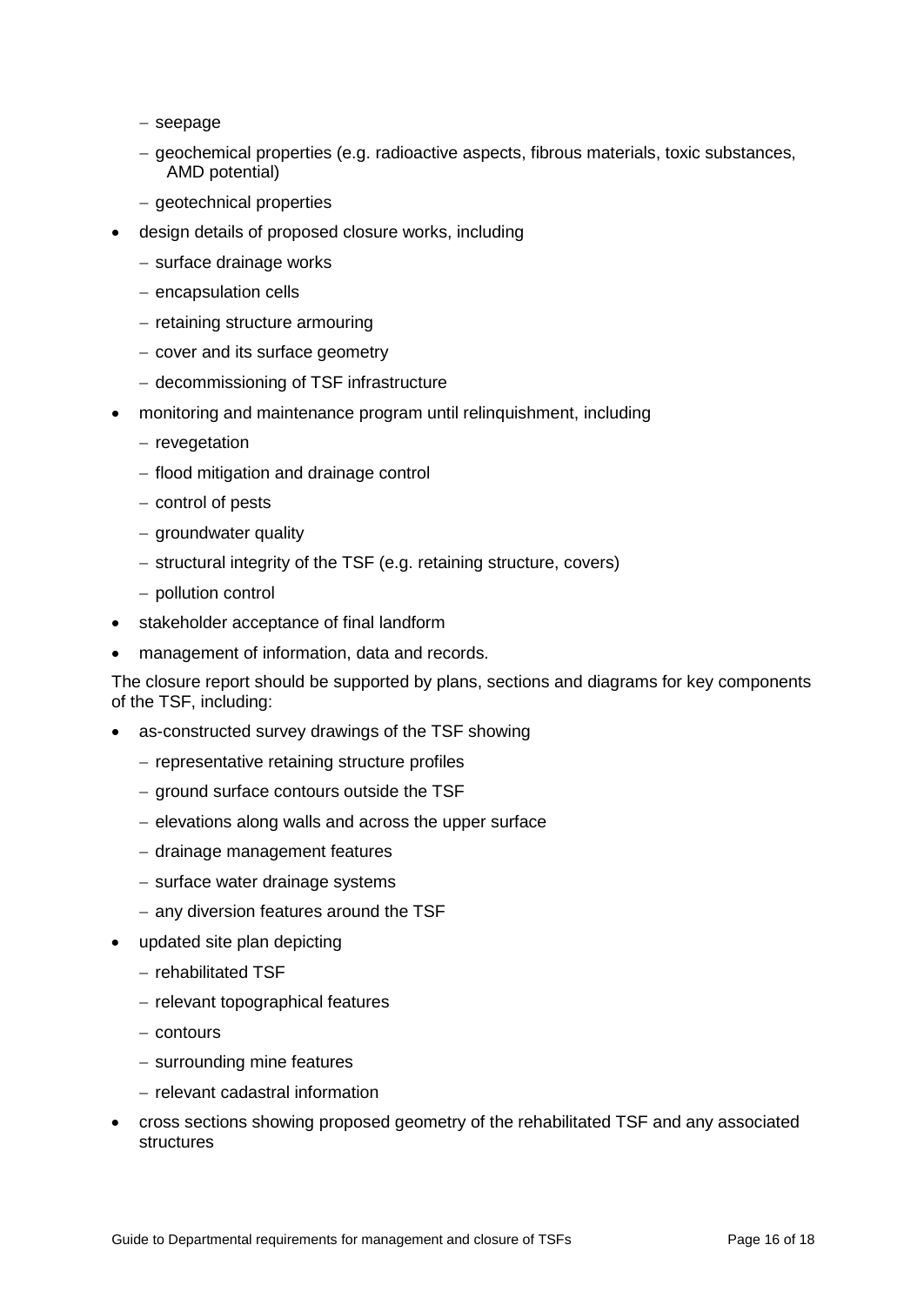- drawings of infrastructure decommissioning works, including
	- − decant
	- − underdrainage
	- − pipework.